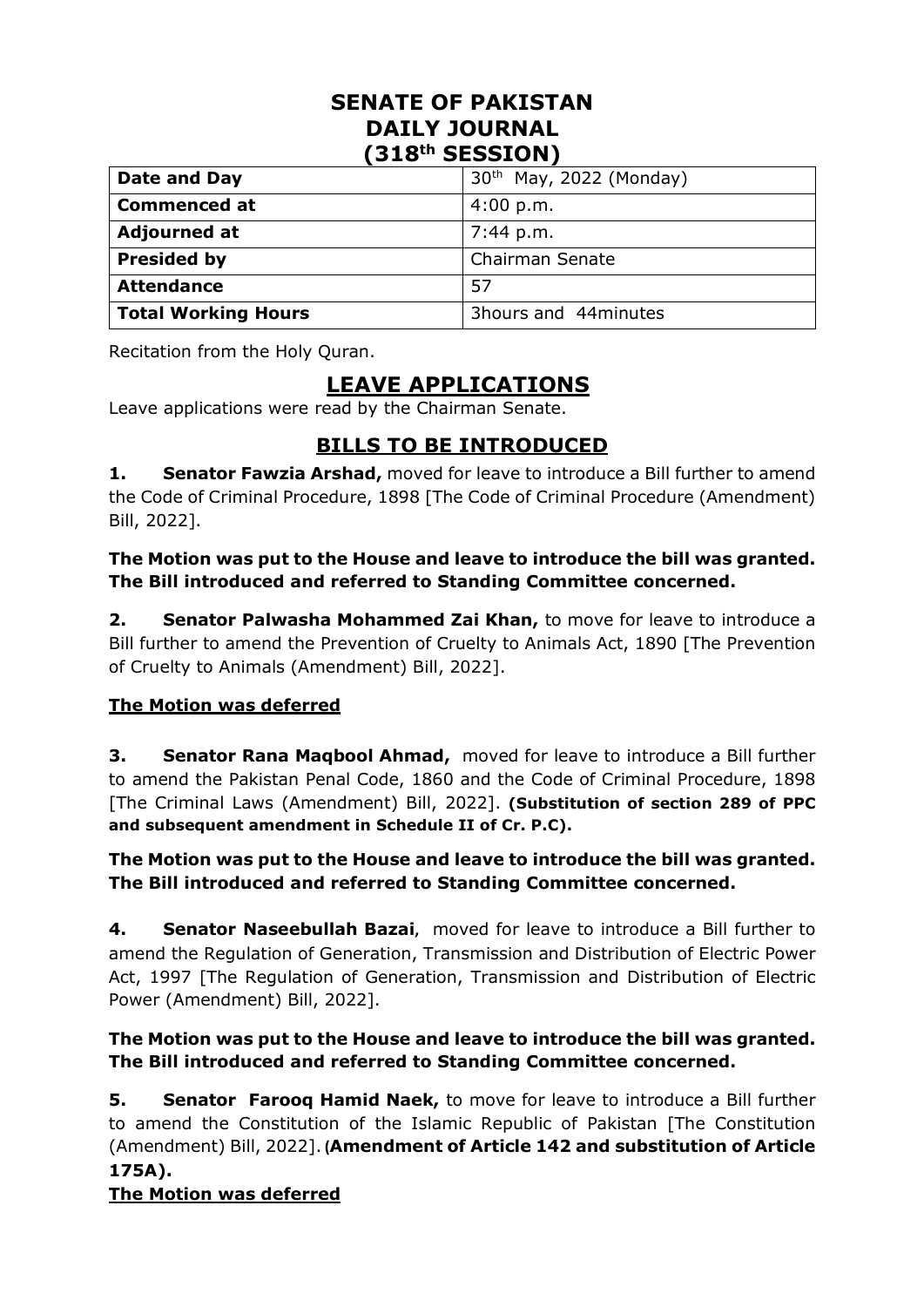**6. Senator Fawzia Arshad,** moved for leave to introduce a Bill further to amend the West Pakistan Maternity Benefit Ordinance, 1958 [The Islamabad Capital Territory Maternity Benefit (Amendment) Bill, 2022].

## **The Motion was put to the House and leave to introduce the bill was granted. The Bill introduced and referred to Standing Committee concerned.**

**7. Senator Mushtaq Ahmed,** moved for leave to introduce a Bill further to amend the Constitution of the Islamic Republic of Pakistan [The Constitution (Amendment) Bill, 2022] **(Amendment of Articles 9 and 10).**

## **The Motion was put to the House and leave to introduce the bill was granted. The Bill introduced and referred to Standing Committee concerned.**

**8. Senator Mohsin Aziz,** moved for leave to introduce a Bill to amend the Anti-Rape (Investigation and Trial) Act, 2021 [The Anti-Rape (Investigation and Trial) (Amendment) Bill, 2022].

## **The Motion was put to the House and leave to introduce the bill was granted. The Bill introduced and referred to Standing Committee concerned.**

**9. Senator Mushtaq Ahmed,** moved for leave to introduce a Bill further to amend the Constitution of the Islamic Republic of Pakistan [The Constitution (Amendment) Bill, 2022] **(Amendment of Article 198).**

## **The Motion was put to the House and leave to introduce the bill was granted. The Bill introduced and referred to Standing Committee concerned.**

**10. Senator Fawzia Arshad,** moved for leave to introduce a Bill further to amend the Capital Development Authority Ordinance, 1960 [The Capital Development Authority (Amendment) Bill, 2022].

## **The Motion was deferred**

**11**. **Senator Fawzia Arshad,** moved for leave to introduce a Bill to prohibit the employment of children and to regulate the employment of adolescents in certain works [The Islamabad Capital Territory Prohibition on Employment of Children Bill, 2022].

## **The Motion was deferred**

**12. Senator Mohsin Aziz,** moved for leave to introduce a Bill further to amend the Control of Narcotic Substances Act, 1997 [The Control of Narcotic Substances (Amendment) Bill, 2022].

## **The Motion was put to the House and leave to introduce the bill was granted. The Bill introduced and referred to Standing Committee concerned.**

**13. Senator Zeeshan Khan Zada,** moved for leave to introduce a Bill further to amend the Limited Liability Partnership Act, 2017 [The Limited Liability Partnership (Amendment) Bill, 2022].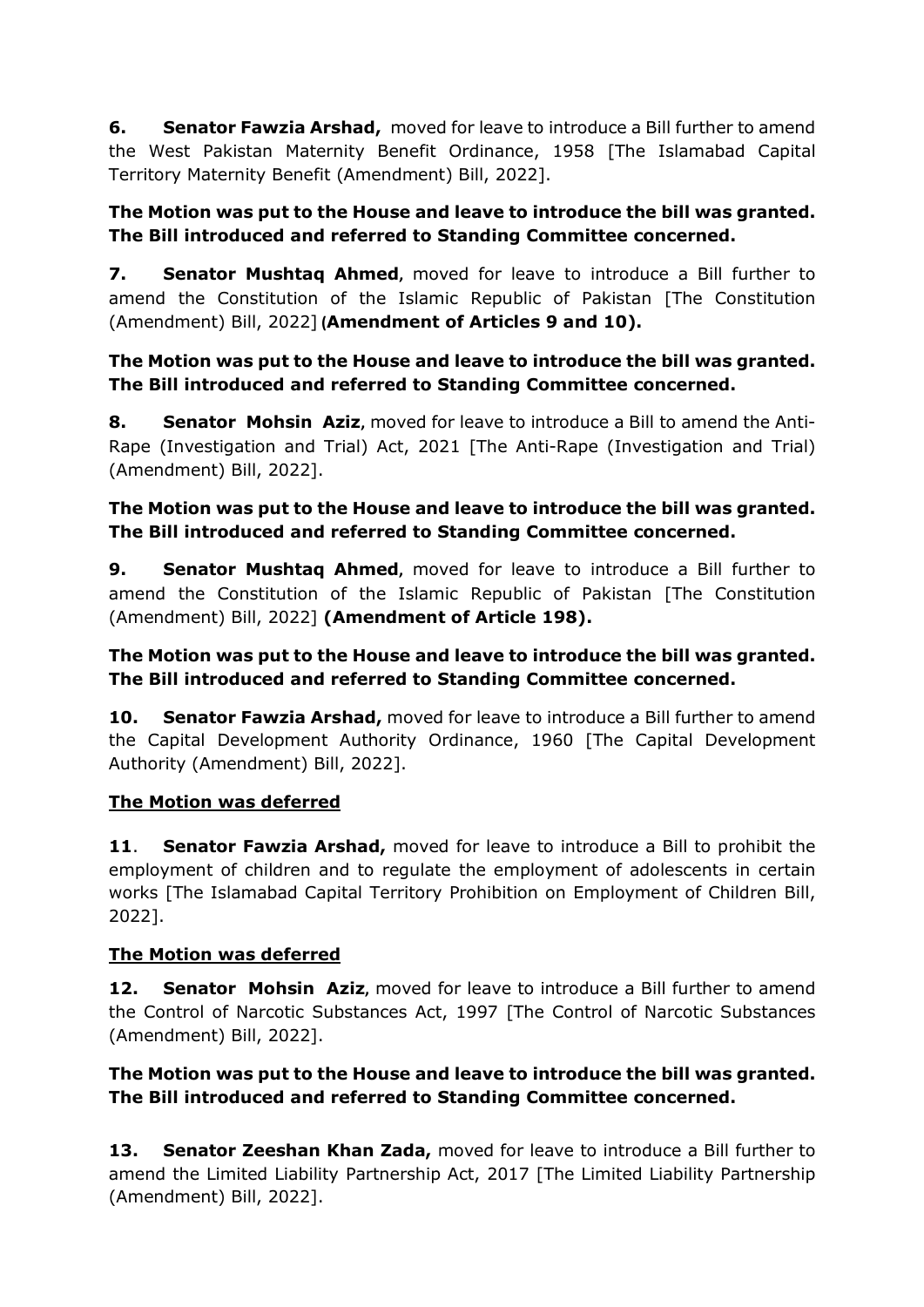**The Motion was put to the House and leave to introduce the bill was granted. The Bill introduced and referred to Standing Committee concerned.**

**14. Senators Saadia Abbasi And Walid Iqbal,** moved for leave to introduce a Bill to amend the Islamabad Capital Territory Prohibition of Corporal Punishment Act, 2021 [The Islamabad Capital Territory Prohibition of Corporal Punishment (Amendment) Bill, 2022].

## **The Motion was put to the House and leave to introduce the bill was granted. The Bill introduced and referred to Standing Committee interior.**

**15. Senator Shahadat Awan,** to move for leave to introduce a Bill further to amend the Civil Servants Act, 1973 [The Civil Servants (Amendment) Bill, 2022].

## **The Bill was Lapsed**

## **LEGISLATIVE BUSINESS**

**1. Senator Syed Muhammad Sabir Shah,** to move that the Bill further to amend the Pakistan Penal Code, 1860 and the Code of Criminal Procedure, 1898 [The Criminal Laws (Amendment) Bill, 2021], as reported by the Standing Committee, be taken into consideration, at once. **(Amendment of section 123B, insertion of new section 123C in PPC and subsequent amendments in Schedule II of Cr. P.C).**

## **The Motion was deferred**

**2. Senator Irfan-Ul-Haque Siddiqui,** moved that the Bill to provide for the establishment of an International Institute of Science, Arts and Technology [The International Institute of Science, Arts and Technology Bill, 2022], as passed by the National Assembly, be taken into consideration.

## **The Motion was put to the House which was not opposed by the Minister for Parliamentary Affairs. Thereafter, the House started second reading of the Bill i.e. clause by clause consideration.**

**3. Senator Irfan-Ul-Haque Siddiqui,** moved that the Bill to provide for the establishment of an International Institute of Science, Arts and Technology [The International Institute of Science, Arts and Technology Bill, 2022], be passed. **The Motion was put to the House and the Bill was passed.**

## **M O T I O N [Under Rule 126(7)]**

**1. Senator Quratulain Marri,** to move that the Bill further to amend the facility of maternity and paternity leave to the employees of public and private establishment under administrative control of the Federal Government [The Maternity and Paternity Leave Bill, 2020] as passed by the Senate and transmitted to the National Assembly but not passed by the National Assembly within ninety days of its laying in the National Assembly, be considered in a joint sitting.

## **The Motion was deferred**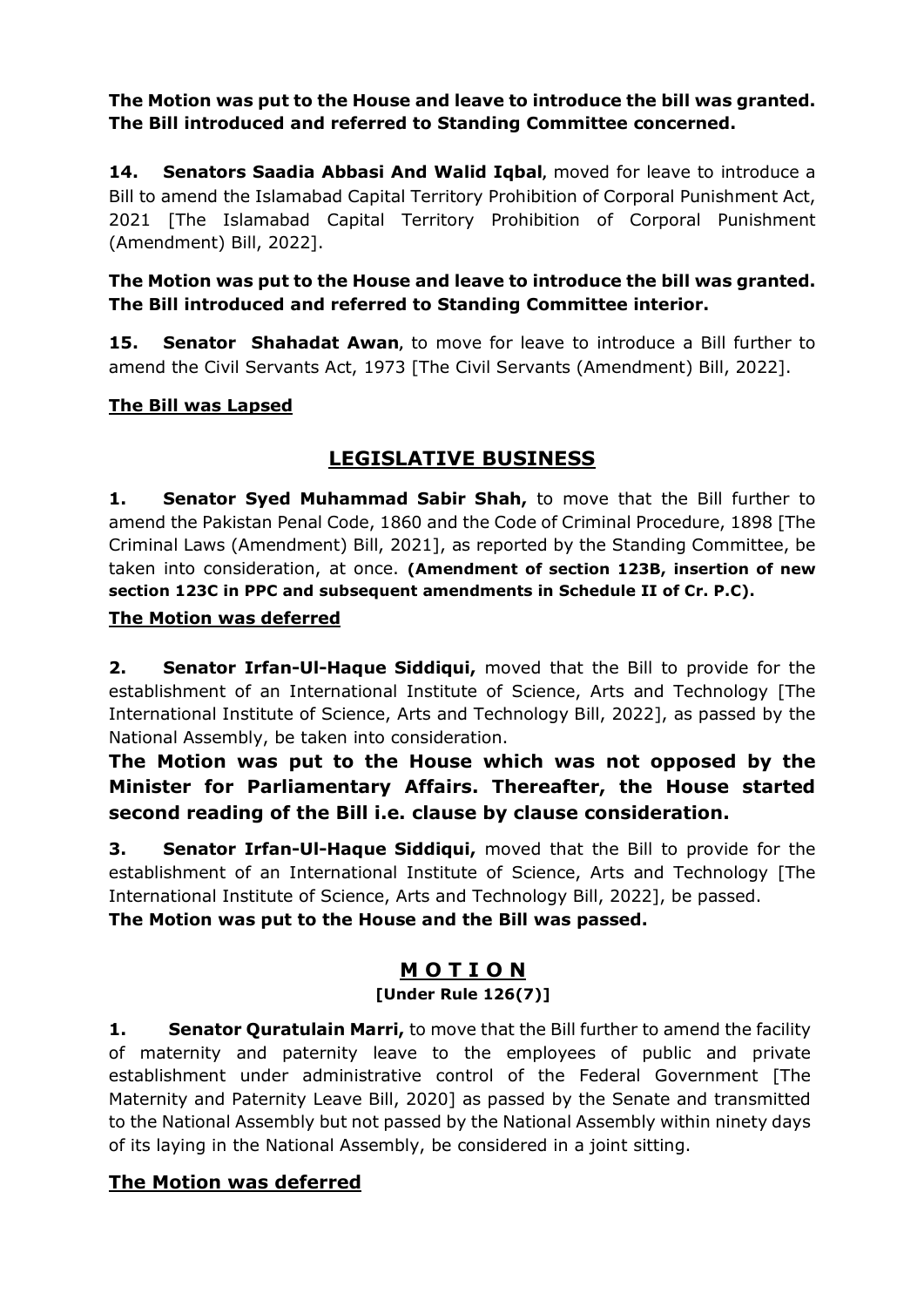## **M O T I O N**

#### **[Under Rule 100 (1) (c)]**

**1. Senator Mushtaq Ahmed,** moved under proviso to paragraph (c) of sub-rule (1) of Rule 100 of the Rules of Procedure and Conduct of Business in the Senate, 2012, that the Bill to amend the Islamabad Capital Territory Trust Act, 2020 [The Islamabad Capital Territory Trust (Amendment) Bill, 2020], as introduced in the Senate but not recommended by the Standing Committee, be referred to the Select Committee.

## **The Motion was put to the House and referred to the Select Committee.**

## **BILL TO BE WITHDRAWN**

#### **[Under Rule 115]**

**1. Senator Mushtaq Ahmed,** seek leave to withdraw the Bill further to amend the Constitution of the Islamic Republic of Pakistan [The Constitution (Amendment) Bill, 2019] as introduced in the Senate on 2nd September, 2019 **(Insertion of Article 253A)**.

**The Motion was put to the House and leave to introduce the bill was granted.**

**2. Senator Mushtaq Ahmed,** withdraw the Bill further to amend the Constitution of the Islamic Republic of Pakistan [The Constitution (Amendment) Bill, 2019].

**The Motion was put to the House and Adopted and the Bill was withdrawn by the Member.**

## **M O T I O N S**

**[Under Rule 218]**

**1. Senators Rubina Khalid And Bahramand Khan Tangi,** to move that the House may discuss the rising trend of drug addiction in the country and suggest measures to control the situation.

## **The Motion was deferred**

**2. Senators Kamran Murtaza And Shahadat Awan,** to move that the House may discuss the matter related to imposition of fine on National Bank of Pakistan, New York branch by the U.S. Federal Reserve Board, for anti-money laundering violations.

## **The Motion was deferred**

**3. Senator Molana Abdul Ghafoor Haideri,** to move that the House may discuss the alarming number of traffic accidents on RCD Highway, N-25.

## **The Motion was deferred**

## **M O T I O N**

#### **[Under Rule 263]**

**Senator Manzoor Ahmed**, moved for dispensation of Rules for moving a resolution on 30th anniversary of the establishment of diplomatic relations between the Republic of Azerbaijan and the Islamic Republic of Pakistan.

## **The Motion was put to the House and Adopted**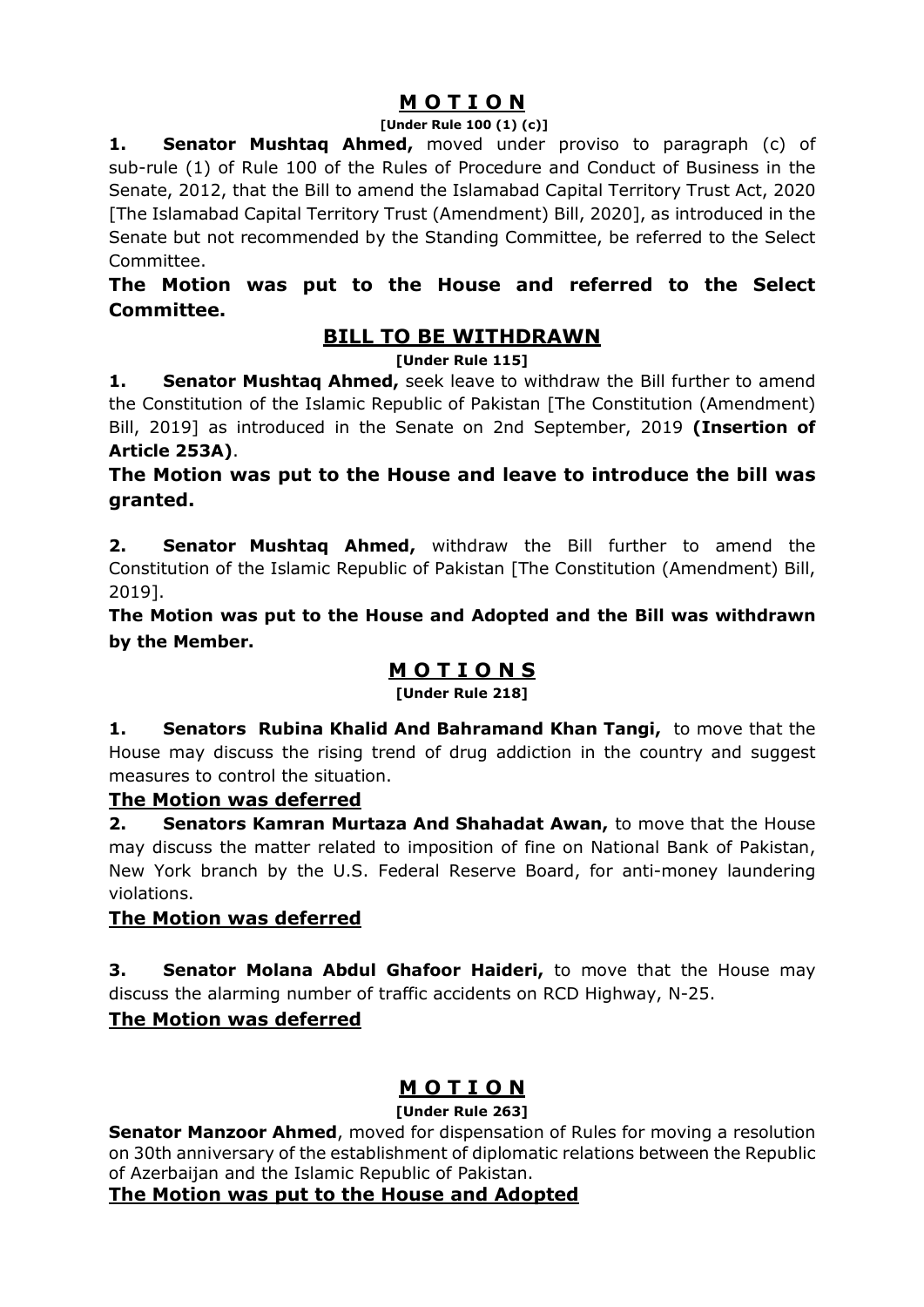**1. Senator Manzoor Ahmed,** moved the following resolution extending felicitations on 30th anniversary of establishment of diplomatic relations between Azerbaijan and Pakistan:-

"The Senate extends its heartfelt felicitations on the occasion of 30th anniversary of the establishment of diplomatic relations between the Republic of Azerbaijan and the Islamic Republic of Pakistan.

The Senate reaffirms the consistent and unshakeable support to the sovereignty, territorial integrity and inviolability of internationally recognized borders of the Republic of Azerbaijan and celebrate with a great joy its historical victory in the year of 2020 that ended up with the liberation of its territories from almost three decades long occupation by the Republic of Armenia.

As well as approving its longstanding and unchanged position, the Senate reaffirms the resolution of 1st February, 2012 adopted by the Foreign Relations Committee of the Senate condemning the Khojaly Genocide.

The Senate reiterates its all-over support to the significant joint steps that have been taken by Azerbaijan and Pakistan in improving economic connectivity, 75 trade, investment, people to people contacts, as well as every aspect of bilateral and multilateral cooperation aimed at strengthening prosperity and security of each other originating from historically amicable ties."

## **The Resolution was not opposed and unanimously passed by the House.**

#### **2. Senator Mushtaq Ahmed,** moved the following resolution:-

"The House is cognizant of longstanding Israeli illegal occupation of Palestinian territories and atrocities over the innocent Palestinian people during the last seventy-four years in sheer violation of United Nation Security Council Resolutions and international law and norms.

The Senate of Pakistan in strong terms condemns the recent atrocities and violence of Israeli forces over the innocent pilgrims and worshipers in Al-Aqsa Mosque and decades old blockade of Ghaza by the Israeli forces.

The House therefore calls upon the Government to utilize all diplomatic and publicity resources for highlighting the Palestinian dispute on all international and regional fora in coordination with all Muslim States and prepare a roadmap for liberation of Palestinian territories.

The House further calls upon the Government to explore opportunity for appointing a joint representative of all Muslim States for highlighting the Palestinian dispute at international level."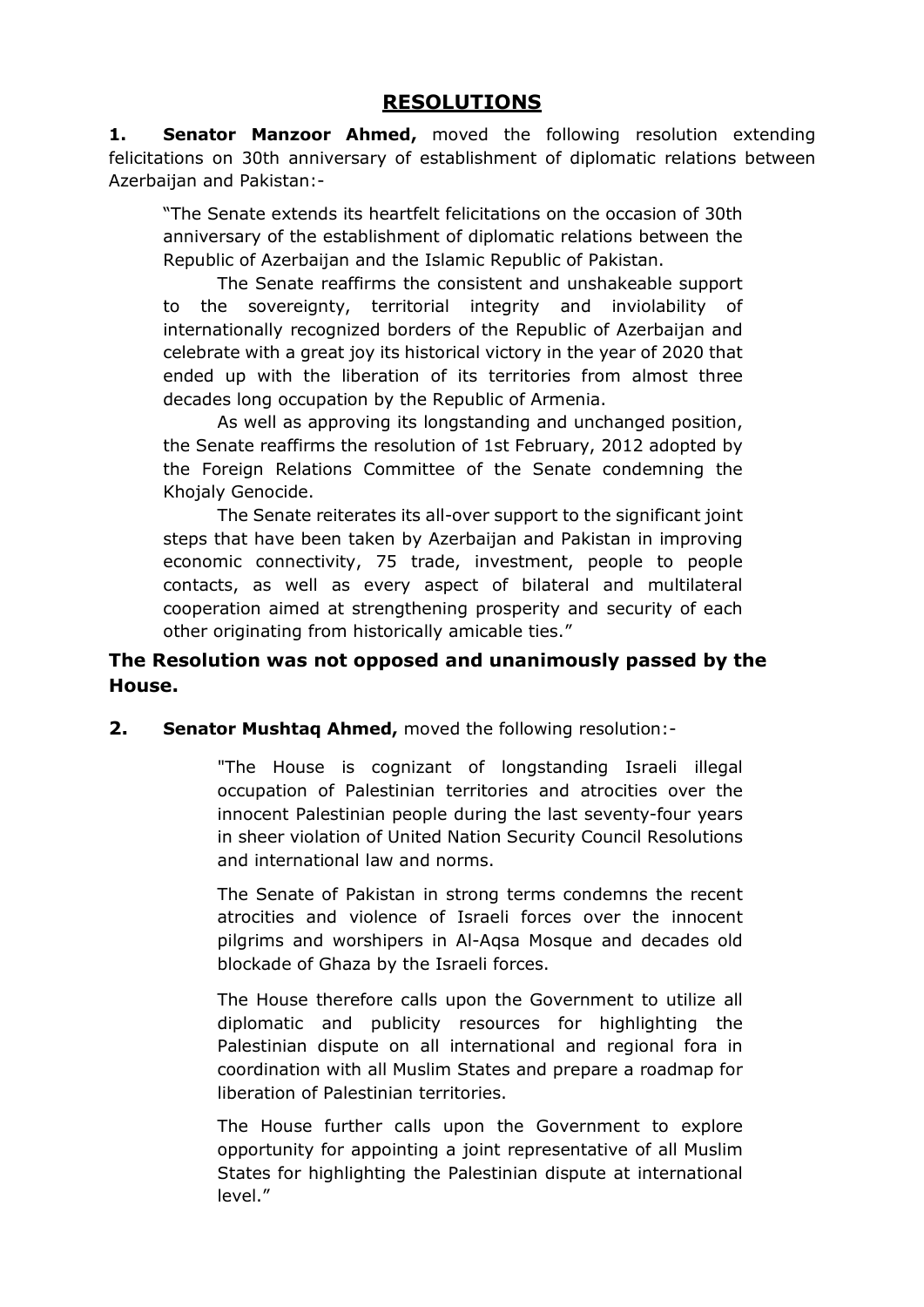**The Resolution was not opposed and unanimously passed by the House.**

**2. Senator Mushtaq Ahmed,** moved the following resolution:-

"The Senate of Pakistan is cognizant of the wide spreading Islamophobia around the world and expresses deep dismay and shock caused by the contemptuous act of burning, tearing and desecrating the Holy Quran by Rasumus Paludan on 14th April, 2022 in Sweden in sheer violation of international law and relevant UN Resolutions.

The House therefore calls upon the Government to summon the Ambassador of Sweden and convey in strong terms the sentiments of the people of Pakistan over the provocative act and further demand stern legal action against the perpetrators.

The House further calls upon the Government to use political and diplomatic channels for discouraging occurrence of such provocative crimes against Muslim sentiments in the garb of freedom of expression in all UN member countries."

## **The Resolution was not opposed and unanimously passed by the House.**

## **DISCUSSION ON ADJOURNMENT MOTION**

**1. Senator Muhammad Azam Khan Swati,** moved that the House may discuss regarding the highhandedness by the government against PTI protest on 25 May, 2022.

Following Member's also spoke on the issue:-

- 1. Senator Faisal Javed
- 2. Senator Syed Shibli Faraz
- 3. Senator Zeeshan Khanzada
- 4. Senator Azam Nazeer Tarar, Leader of the House
- 5. Senator Mohsin Aziz
- 6. Senator Muhammad Hamayun Mohmand
- 7. Senator Dr. Shahzad Waseem(Leader of the Oppostion)
- 8. Senator Muhammad Tahir Bizinjo
- 9. Senator Behramand Khan Tangi
- 10. Senator Manzoor Ahmed
- 11. Senator Kamran Murtaza
- 12. Senator Dr. Asif Kirmani
- 13. Senator Danesh Kumar